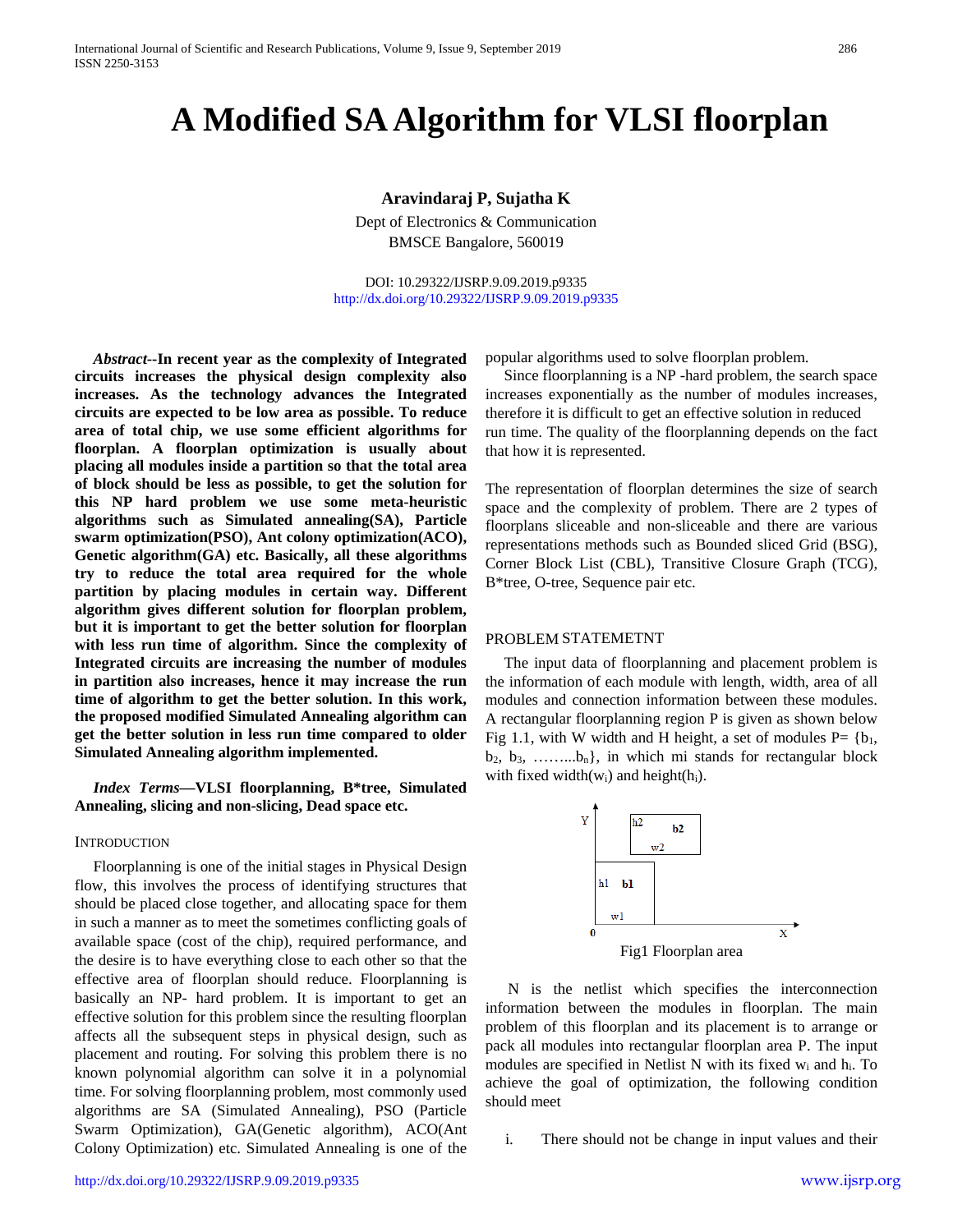interconnection.

- ii. There must be no overlap between modules with each other.
- iii. Each module must be lie in the rectangular shape with  $w_i$  and  $h_i$ .
- iv. All module must be parallel to the coordinator axis of floorplan region.

## FLOORPLAN REPRESENTATION

For optimization of floorplan F, each module can be represented by  $B^*$  tree, as shown in fig 2(a). A  $B^*$  tree is known as binary tree whose rood corresponds to the bottom left corner module. We design tree using depth first search procedure for an admissible floorplan F and optimized placement in recursive manner.

For representing in B\* tree, first construct the left sub-tree. The B\*-tree is having the direct geometric relationship between all modules with respect to nodes of its tree. As shown in fig  $2(b)$  node rd<sub>0</sub> is in directly relation with b<sub>0</sub> root node of ndi, is placed first in floorplan area layout, whereas right node of nd<sub>i</sub> is placed in F at the left side root module  $b_0$ and vice versa.

The construction of a  $B^*$  tree begins from the root, the left child of node rdi corresponds to the lowest, unvisited block in floorplan. The right child of rd<sub>i</sub> represents the lowest block located above and with its x-axis equal to that of  $b_i(i^{\text{th}} \text{ module})$ and its y-axis less than that of top boundary of the module of the left -hand side and adjacent to b<sub>i</sub>. Each node combination of a B\*Tree corresponds to a floorplan, so the solution space consists of all combinations of B\*Tree obtained by perturbing the Tree by three movements namely: Node Movement (deleting a node and inserting in some other locations), Node Swap (swapping two blocks) and Block Rotation (No change in tree structure).



# FLOORPLAN ALGORITHM

In this paper the classical simulated annealing is modified in order to get an effective solution for floorplan problem in reduced run time. Simulated annealing is inspired by an analogy between the physical annealing of solid and combinatorial enhancement. In physical annealing process a solid is melted first and then cooled slowly, spending a long

time at low temperatures, to obtain a perfect lattice structure at minimum energy state. In SA this analogy is transferred to local search algorithms for combinatorial enhancement problems. It does so by associating the set of solutions of the problem with the states of the physical system, the objective function with the physical energy of the solid, and the optimal solutions with the minimum energy states.

In classical SA at very low variations of temperature parameters and when the solution search for each temperature can reach an equilibrium condition, have very high chances of finding the global optimal solution. But it requires very slow temperature variations and thus increase the required computational effort. So, in this paper we implemented a modified SA algorithm to get an effective solution in reduced run time, thereby reducing the complexity. So, in this work we are defining different expression for Temperature variable 'T' to reduce the runtime of the algorithm and getting optimum solution for floorplan problem. We initially randomly perturb to get the initial solution and continued. The idea is to reduce uphill moves in the beginning, because most of the uphill at this stage lead to inferior solution.

Algorithm for Modified Simulated Annealing:

Start if local  $==0$ avg=est\_avg; assign local\_T=avg/log(P); get initial solution as best; do { count=count+1; for (; uphill<N && MT<2\*N;  $MT++$ ) {get solution using perturb (); get new cost as cost; get difference between pre-cost and new cost as d\_cost; calculate probability value p; if  $(d\_cost \le 0 \text{ or } rand() \le p)$ {keep obtained solution; assign pre\_cost=cost; if(d $\cos t > 0$ ) uphill $++$ , bad num $++$ ; else good\_num++; if  $(cost < best)$ assign cost as best; } else reject++, recover\_sol(); } Calculate standard variance and variable r\_t; assign local\_ $T = r_t * local_T$ if(count==local)  $local_T = estimate_avg / log(P);$ local\_T= T \* 0.9local; actual  $T= exp(estimate \t{avg/local} T)$ ; if(count>local)  $actual_T = exp(estimate_avg/local_T);$ assign conv\_rate as 0.9;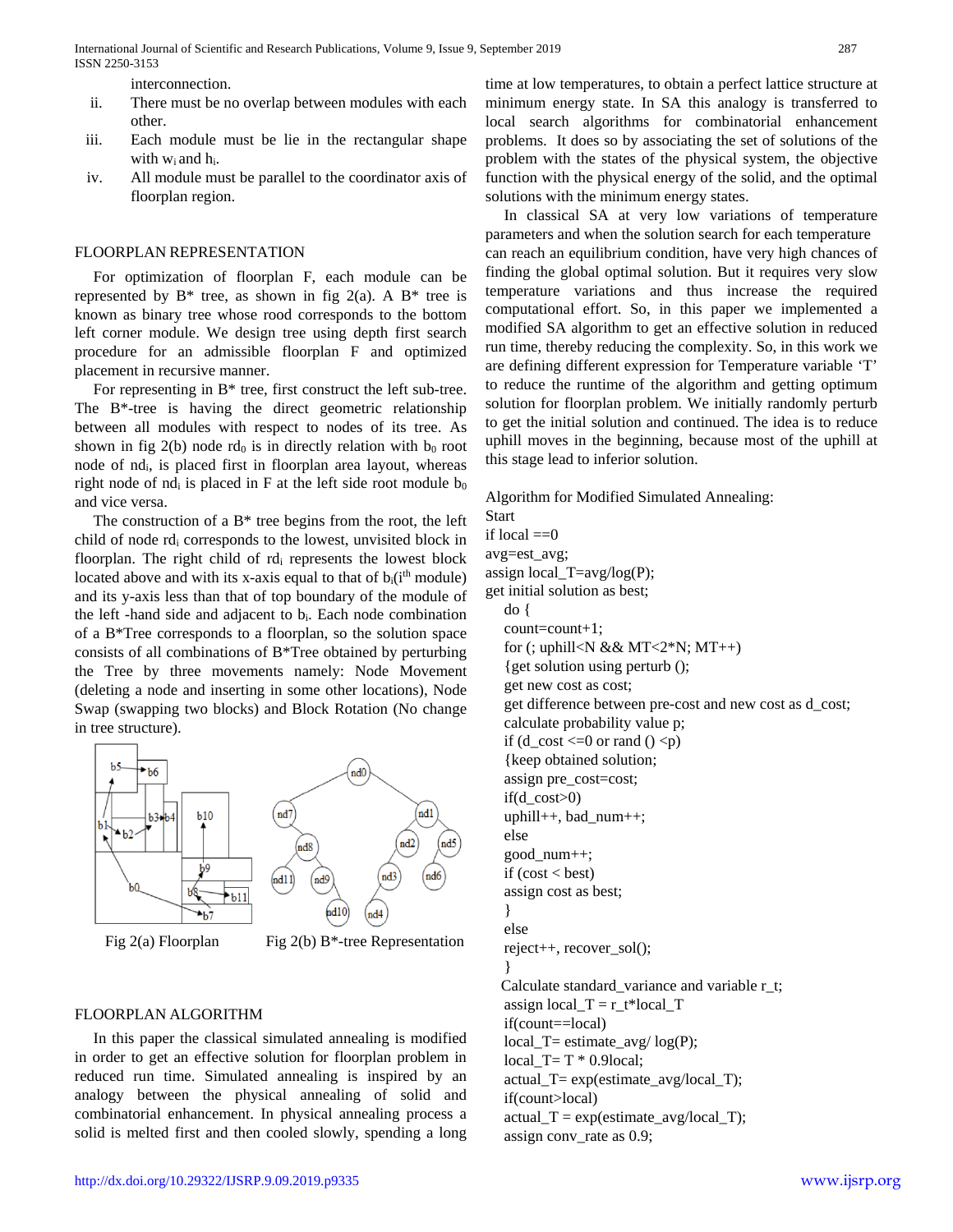reject\_rate =reject\_rate/MT;

} while (reject\_rate < conv\_rate && actual\_T > term\_T) ;

hp 11 8.83 xerox 10 19.35

# *A. Calculations for Modified SA*

The Probability function for SA is

Probability = 
$$
e^{(\frac{\Delta C}{T})}
$$

The temperature T at initial stage is given by,

 $T= avg/\log(P)$ 

where 'avg' is a variable.

And get an initial solution.

For further iterations temperature is defined as,

$$
T = r_t * T
$$

Where,  $r_t = e^{(lamda * \frac{T}{s\nu})}$ 

standard variance,

$$
sv = \sum_{i=1}^{N} \sqrt{\frac{si}{(N-1)}}
$$
  
si=  $(ai - m)^2$ 

where, mean  $m = Total area/N$ 

#### *B. Cost Function*

Area and wire-length are perhaps the two most commonly used costs for floorplan design. We can adopt the following cost function for simulated annealing:

Cost function used is,  $Cost = \frac{\alpha A}{Anorm} + \frac{(1-\alpha)W}{Wnorm}$ 

where A is the floorplan area, A<sub>norm</sub> is the average area, W is the total wirelength, W<sub>norm</sub> is the average wirelength, and a control the weight between area and wirelength. To compute  $A_{norm}$  and  $W_{norm}$ , we can perturb the initial normalized Polish expression by use of the three operations for m times to obtain m floorplans and compute the average area Anorm and the average wirelength  $W_{norm}$  of these floorplans. The value  $m$  is proportional to the problem size.

### IV.PERFORMANCE AND RESULT ANALYSIS

In this paper, we have used MCNC benchmark problems to study the performance of modified SA algorithm. This algorithm is implemented by C++ programming language with Linux on virtual machine environment.

TABLE 1. CHARCTERISTIC OF BENCHMARKS

| <b>Benchmarks</b> | No of Modules | $Area(mm^2)$ |
|-------------------|---------------|--------------|
| ami33             | 33            | 1.15         |
| ami49             | 49            | 35.44        |
| apte              | q             | 4.65         |

## TABLE 2: RESULTS OF MODIFIED SA on MCNC netlists

| Bench   | Numbe | Used    | Total | Wirele | Dead | Run   |
|---------|-------|---------|-------|--------|------|-------|
| mark    | r of  | Area(   | Area  | ngth   | spac | time  |
| circuit | modul | $mm2$ ) | (mm   | (mm)   | e(%) | (sec) |
|         | es    |         | 2)    |        |      |       |
| ami33   | 33    | 1.196   | 1.15  | 128.62 | 3.32 | 1.38  |
|         |       | 1       | 64    | 9      |      |       |
| ami49   | 49    | 36.79   | 35.4  | 1894.7 | 3.67 | 0.29  |
|         |       | 4       | 45    | 4      |      |       |
| apte    | 9     | 47.31   | 46.5  | 755.87 | 1.59 | 0.23  |
|         |       |         | 61    |        |      |       |
| hp      | 11    | 9.363   | 8.83  | 239.86 | 5.70 | 0.05  |
|         |       |         | 05    | 2      |      |       |
| xerox   | 10    | 20.10   | 19.3  | 779.72 | 3.76 | 0.07  |
|         |       | 6       | 50    |        |      |       |

The experimental result of Modified SA using MCNC benchmark shows better results in terms of area reduction and reduced run time compared to other previous algorithms.

TABLE 3: Comparison of areas with different algorithms

| <b>MCNC</b>   | <b>SA</b> | <b>SA</b> | <b>PSO</b> | <b>PSO</b> | Hyb        | Modifi |
|---------------|-----------|-----------|------------|------------|------------|--------|
| <b>Benchm</b> | with      | wit       | with       | with       | rid        | ed     |
|               | Seque     | h         | sequ       | $R^*$      | <b>PSO</b> | SА     |
| arks          | nce       | $R*$      | ence       | tree       |            |        |
|               | pair      | tree      | pair       |            |            |        |
| ami33         | 1.31      | 1.3       | 1.31       | 1.28       | 1.28       | 1.19   |
|               |           | 6         |            |            |            |        |
| ami49         | 38.84     | 43.       | 38.8       | 41.01      | 42.3       | 36.79  |
|               |           | 34        | 4          |            | 0          |        |
| apte          | 48.12     | 47.       | 48.1       | 46.92      | 51.5       | 47.31  |
|               |           | 30        | 2          |            | 9          |        |
| xerox         | 20.69     | 20.       | 20.6       | 19.55      | 21.7       | 20.10  |
|               |           | 47        | 9          |            | 0          |        |

## **CONCLUSION**

The Modified Simulated Annealing algorithm is implemented using C++ coding language and tested with MCNC benchmark netlists. This algorithm is efficient